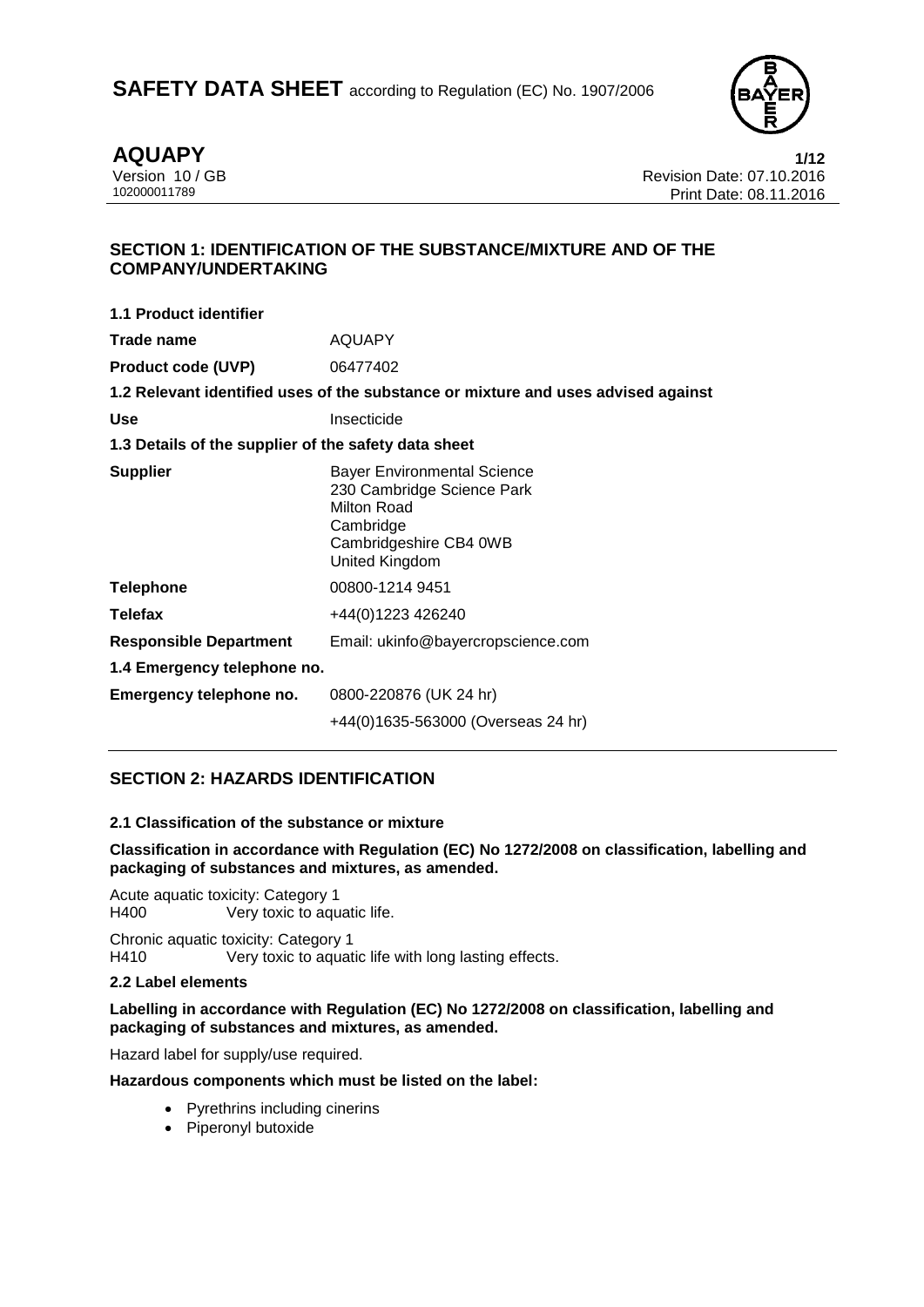

**AQUAPY 2/12** Version 10 / GB Revision Date: 07.10.2016 Print Date: 08.11.2016



#### **Signal word:** Warning

#### **Hazard statements**

| H410   | Very toxic to aquatic life with long lasting effects.                                 |
|--------|---------------------------------------------------------------------------------------|
| EUH208 | Contains pyrethrins including cinerins, 5-chloro-2-methyl-4-isothiazolin-3-one and 2- |
|        | methyl-4-isothiazolin-3-one. May produce an allergic reaction.                        |
| EUH401 | To avoid risks to human health and the environment, comply with the instructions for  |
|        | use.                                                                                  |

#### **Precautionary statements**

P501 Dispose of contents/container to a licensed hazardous-waste disposal contractor or collection site except for empty clean containers which can be disposed of as nonhazardous waste.

### **2.3 Other hazards**

Cutaneous sensations may occur, such as burning or stinging on the face and mucosae. However, these sensations cause no lesions and are of a transitory nature (max. 24 hours).

# **SECTION 3: COMPOSITION/INFORMATION ON INGREDIENTS**

### **3.2 Mixtures**

### **Chemical nature**

Emulsion, oil in water (EW) Pyrethrin/Piperonyl butoxide 30:135 g/l

#### **Hazardous components**

Hazard statements according to Regulation (EC) No. 1272/2008

| <b>Name</b>                                             | CAS-No./                                            | <b>Classification</b>                                                                                                                    | <b>Conc.</b> [%]      |
|---------------------------------------------------------|-----------------------------------------------------|------------------------------------------------------------------------------------------------------------------------------------------|-----------------------|
|                                                         | <b>EC-No./</b><br><b>REACH Reg. No.</b>             | <b>REGULATION (EC) No</b><br>1272/2008                                                                                                   |                       |
| Pyrethrins including<br>cinerins                        | 8003-34-7<br>232-319-8                              | Acute Tox. 4, H332<br>Acute Tox. 4, H312<br>Acute Tox. 4, H302<br>Skin Sens. 1, H317<br>Aquatic Acute 1, H400<br>Aquatic Chronic 1, H410 | 3.00                  |
| Piperonyl butoxide                                      | $51 - 03 - 6$<br>200-076-7<br>01-2119537431-46-xxxx | Aquatic Acute 1, H400<br>Aquatic Chronic 1, H410                                                                                         | 13.50                 |
| Polyalkyleneoxide<br>modified<br>Heptamethyltrisiloxane | 27306-78-1                                          | Acute Tox. 4, H332<br>Eye Irrit. 2, H319<br>Aquatic Chronic 2, H411                                                                      | $> 1.00 - c$<br>25.00 |
| Distillates (petroleum),<br>hydrotreated light          | 64742-47-8<br>265-149-8<br>01-2119456620-43-xxxx    | Asp. Tox. 1, H304                                                                                                                        | $> 1.00 - c$<br>10.00 |
| 2,6-Di-tert-butyl-4-                                    | 128-37-0                                            | Aquatic Acute 1, H400                                                                                                                    | $> 0.25 - c$          |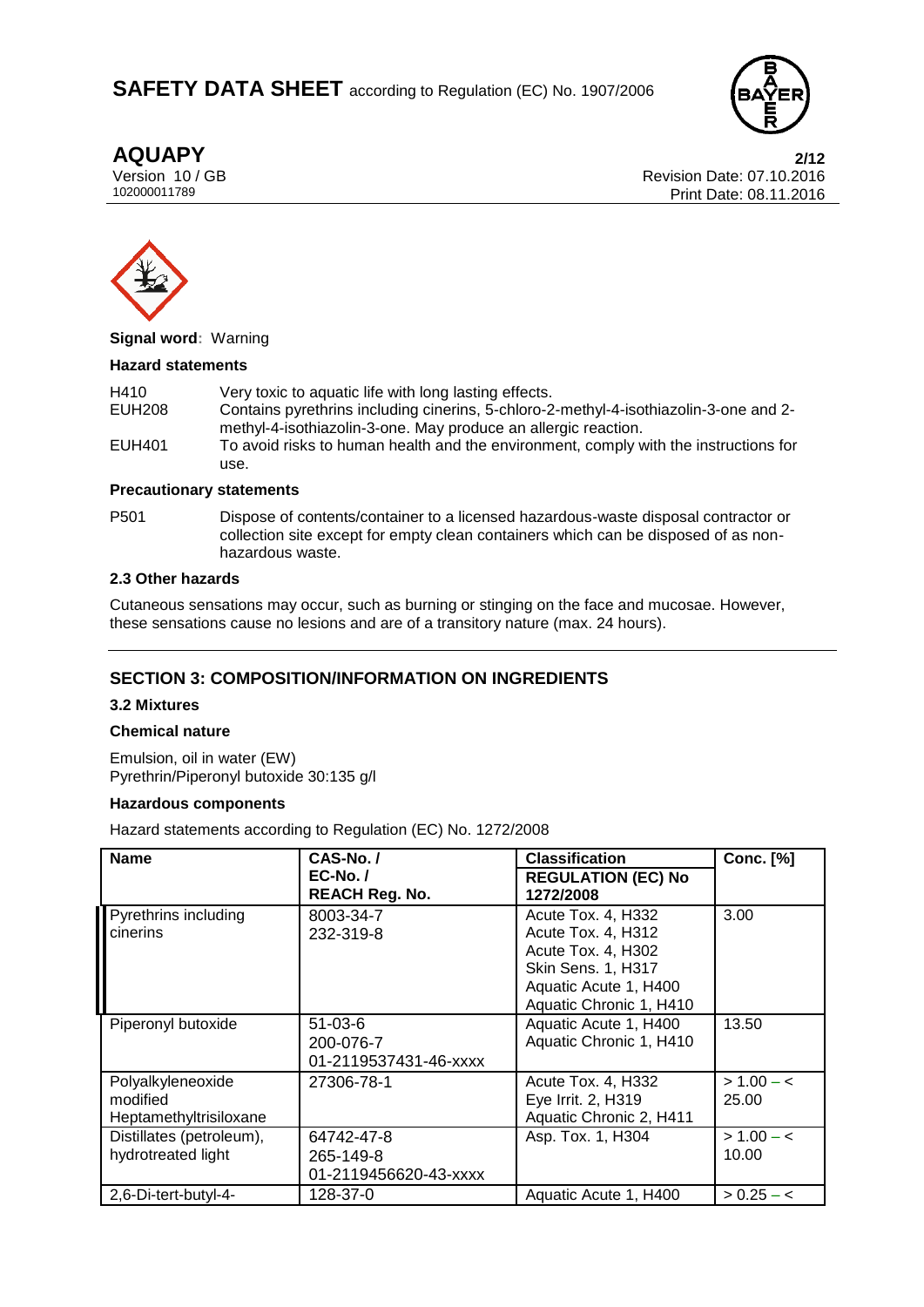

**AQUAPY** 3/12<br>Version 10 / GB 3/12<br>Revision Date: 07.10.2016 Version 10 / GB **Revision Date: 07.10.2016**<br>102000011789 Print Date: 08 11 2016 Print Date: 08.11.2016

| methylphenol                                                                                                                                                | 204-881-4<br>01-2119555270-46-xxxx | Aquatic Chronic 1, H410                                                                                                                                                                    | 2.50                     |
|-------------------------------------------------------------------------------------------------------------------------------------------------------------|------------------------------------|--------------------------------------------------------------------------------------------------------------------------------------------------------------------------------------------|--------------------------|
| reaction mass of 5-chloro-<br>2-methyl-4-isothiazolin-3-<br>one [EC no. 247-500-7]<br>and 2-methyl-2H-<br>isothiazol-3-one [EC no.<br>$[220-239-6]$ $(3:1)$ | 55965-84-9                         | Acute Tox. 2, H330<br>Acute Tox. 2, H310<br>Acute Tox. 3, H301<br>Skin Corr. 1B, H314<br><b>Skin Sens. 1, H317</b><br>Eye Dam. 1, H318<br>Aquatic Acute 1, H400<br>Aquatic Chronic 1, H410 | $> 0.0002 - <$<br>0.0015 |
| Cetyl alcohol                                                                                                                                               | 36653-82-4<br>253-149-0            | Not classified                                                                                                                                                                             | >1                       |

# **Further information**

| Pyrethrins         | 8003-34-7     | M-Factor: 100 (acute)  |
|--------------------|---------------|------------------------|
| including cinerins |               |                        |
| Piperonyl butoxide | $51 - 03 - 6$ | M-Factor: 1<br>(acute) |

Substances for which there are Community workplace exposure limits: Pyrethrins including cinerins (8003-34-7)

For the full text of the H-Statements mentioned in this Section, see Section 16.

# **SECTION 4: FIRST AID MEASURES**

# **4.1 Description of first aid measures**

| <b>General advice</b> | Move out of dangerous area. Place and transport victim in stable<br>position (lying sideways). Remove contaminated clothing immediately<br>and dispose of safely.                                                                                                                                                                                                                                                                               |
|-----------------------|-------------------------------------------------------------------------------------------------------------------------------------------------------------------------------------------------------------------------------------------------------------------------------------------------------------------------------------------------------------------------------------------------------------------------------------------------|
| <b>Inhalation</b>     | Move to fresh air. Keep patient warm and at rest. Call a physician or<br>poison control center immediately.                                                                                                                                                                                                                                                                                                                                     |
| <b>Skin contact</b>   | Immediately wash with plenty of soap and water for at least 15<br>minutes. Warm water may increase the subjective severity of the<br>irritation/paresthesia. This is not a sign of systemic poisoning. In case<br>of skin irritation, application of oils or lotions containing vitamin E may<br>be considered. If symptoms persist, call a physician.                                                                                          |
| Eye contact           | Rinse immediately with plenty of water, also under the eyelids, for at<br>least 15 minutes. Remove contact lenses, if present, after the first 5<br>minutes, then continue rinsing eye. Warm water may increase the<br>subjective severity of the irritation/paresthesia. This is not a sign of<br>systemic poisoning. Apply soothing eye drops, if needed anaesthetic<br>eye drops. Get medical attention if irritation develops and persists. |
| Ingestion             | Rinse out mouth and give water in small sips to drink. Do NOT induce<br>vomiting. Do not leave victim unattended. Call a physician or poison<br>control center immediately.                                                                                                                                                                                                                                                                     |
|                       |                                                                                                                                                                                                                                                                                                                                                                                                                                                 |

**4.2 Most important symptoms and effects, both acute and delayed**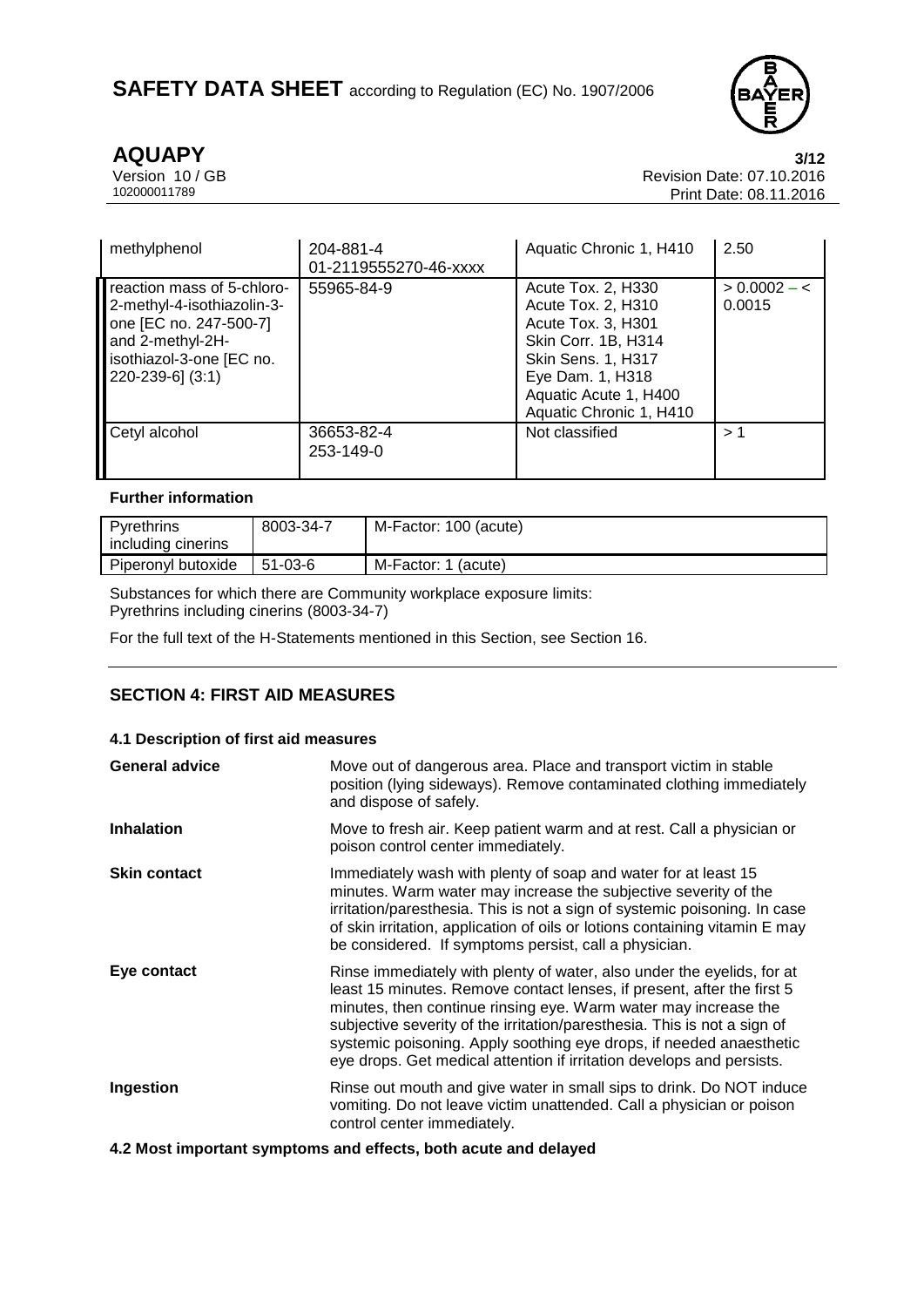

**AQUAPY 4/12** Version 10 / GB Revision Date: 07.10.2016 Print Date: 08.11.2016 **Symptoms** Local:, Skin and eye paraesthesia which may be severe, Usually transient with resolution within 24 hours, Skin, eye and mucous membrane irritation, Cough, Sneezing Systemic:, discomfort in the chest, Tachycardia, Hypotension, Nausea, Abdominal pain, Diarrhoea, Vomiting, Blurred vision, Headache, anorexia, Somnolence, Coma, Convulsions, Tremors, Prostration, Airway hyperreaction, Pulmonary oedema, Palpitation, Muscular fasciculation, Apathy, Dizziness **4.3 Indication of any immediate medical attention and special treatment needed Risks** This product contains a pyrethroid. Pyrethroid poisoning should not be confused with carbamate or organophosphate poisoning. **Treatment** Systemic treatment: Initial treatment: symptomatic. Monitor: respiratory and cardiac functions. In case of ingestion gastric lavage should be considered in cases of significant ingestions only within the first 2 hours. However, the application of activated charcoal and sodium sulphate is always advisable. Keep respiratory tract clear. Oxygen or artificial respiration if needed. In case of convulsions, a benzodiazepine (e.g. diazepam) should be given according to standard regimens. If not effective, phenobarbital may be used. Contraindication: atropine. Contraindication: derivatives of adrenaline. There is no specific antidote. Recovery is spontaneous and without sequelae. In case of skin irritation, application of oils or lotions containing vitamin E may be considered.

# **SECTION 5: FIREFIGHTING MEASURES**

| 5.1 Extinguishing media                                         |                                                                                                                               |
|-----------------------------------------------------------------|-------------------------------------------------------------------------------------------------------------------------------|
| <b>Suitable</b>                                                 | Water spray, Carbon dioxide (CO2), Foam, Sand                                                                                 |
| 5.2 Special hazards arising<br>from the substance or<br>mixture | Dangerous gases are evolved in the event of a fire.                                                                           |
| 5.3 Advice for firefighters                                     |                                                                                                                               |
| <b>Special protective</b><br>equipment for firefighters         | In the event of fire and/or explosion do not breathe fumes. In the event<br>of fire, wear self-contained breathing apparatus. |
| <b>Further information</b>                                      | Contain the spread of the fire-fighting media. Do not allow run-off from<br>fire fighting to enter drains or water courses.   |

# **SECTION 6: ACCIDENTAL RELEASE MEASURES**

**6.1 Personal precautions, protective equipment and emergency procedures**

**Precautions Avoid contact with spilled product or contaminated surfaces. Use** personal protective equipment.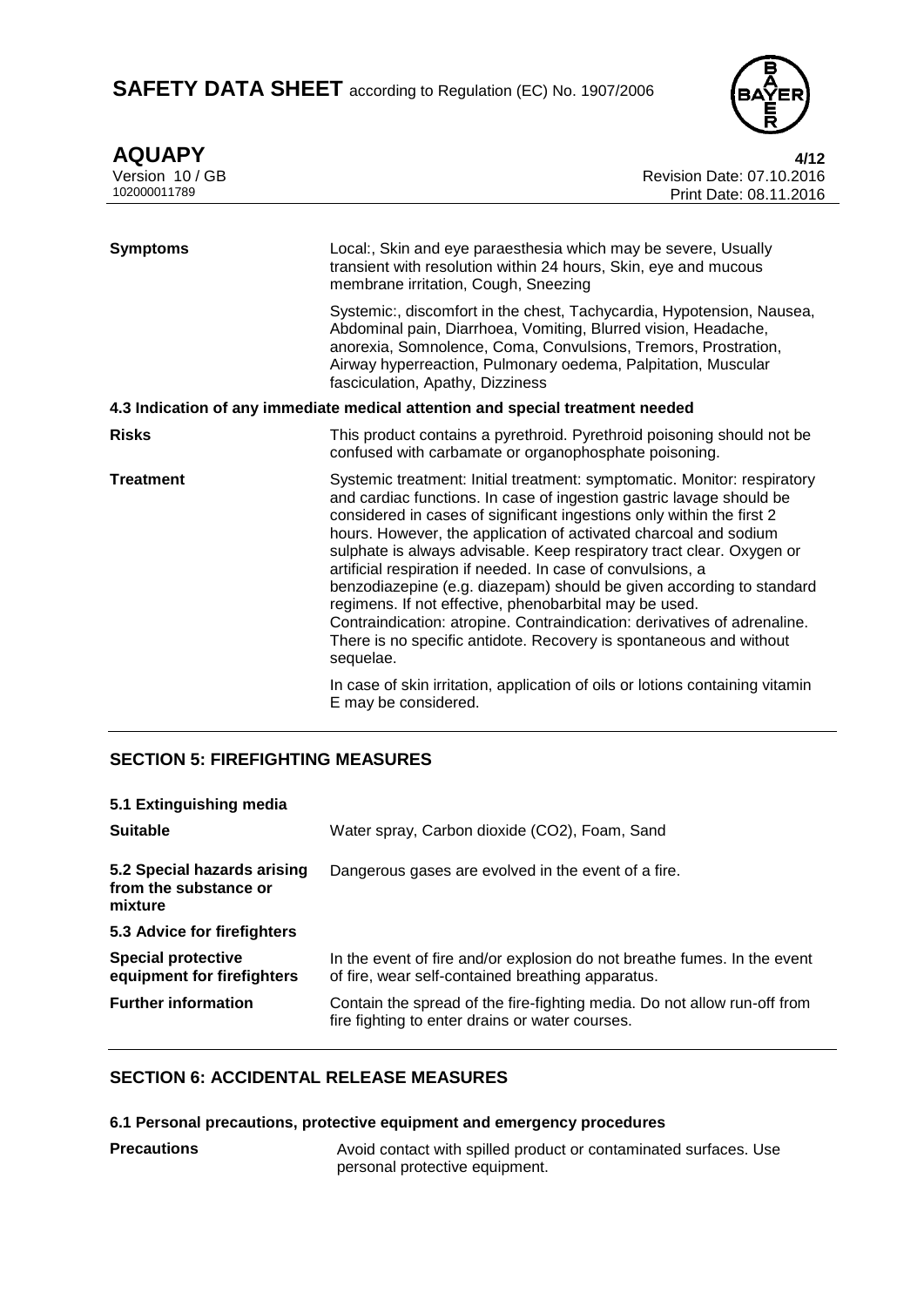

| <b>AQUAPY</b><br>Version 10 / GB<br>102000011789          | 5/12<br>Revision Date: 07.10.2016<br>Print Date: 08.11.2016                                                                                                                                                                                                                               |
|-----------------------------------------------------------|-------------------------------------------------------------------------------------------------------------------------------------------------------------------------------------------------------------------------------------------------------------------------------------------|
| <b>6.2 Environmental</b><br>precautions                   | Do not allow to get into surface water, drains and ground water. If<br>spillage enters drains leading to sewage works inform local water<br>company immediately. If spillage enters rivers or watercourses, inform<br>the Environment Agency (emergency telephone number 0800<br>807060). |
| 6.3 Methods and materials for containment and cleaning up |                                                                                                                                                                                                                                                                                           |
| <b>Methods for cleaning up</b>                            | Soak up with inert absorbent material (e.g. sand, silica gel, acid<br>binder, universal binder, sawdust). Clean contaminated floors and<br>objects thoroughly, observing environmental regulations. Keep in<br>suitable, closed containers for disposal.                                  |
| <b>Additional advice</b>                                  | Check also for any local site procedures.                                                                                                                                                                                                                                                 |
| 6.4 Reference to other<br>sections                        | Information regarding safe handling, see section 7.<br>Information regarding personal protective equipment, see section 8.<br>Information regarding waste disposal, see section 13.                                                                                                       |

# **SECTION 7: HANDLING AND STORAGE**

| 7.1 Precautions for safe handling                         |                                                                                                                                                                                                                                                                                                |
|-----------------------------------------------------------|------------------------------------------------------------------------------------------------------------------------------------------------------------------------------------------------------------------------------------------------------------------------------------------------|
| Advice on safe handling                                   | No specific precautions required when handling unopened<br>packs/containers; follow relevant manual handling advice.                                                                                                                                                                           |
| <b>Advice on protection</b><br>against fire and explosion | No special precautions required.                                                                                                                                                                                                                                                               |
| Hygiene measures                                          | Avoid contact with skin, eyes and clothing. Keep working clothes<br>separately. Wash hands immediately after work, if necessary take a<br>shower. Remove soiled clothing immediately and clean thoroughly<br>before using again. Garments that cannot be cleaned must be<br>destroyed (burnt). |
|                                                           | 7.2 Conditions for safe storage, including any incompatibilities                                                                                                                                                                                                                               |
| <b>Requirements for storage</b><br>areas and containers   | Store in original container. Keep containers tightly closed in a dry, cool<br>and well-ventilated place. Store in a place accessible by authorized<br>persons only. Keep away from direct sunlight. Protect from frost.                                                                        |
| Suitable materials                                        | HDPE (high density polyethylene)                                                                                                                                                                                                                                                               |
| 7.3 Specific end use(s)                                   | Refer to the label and/or leaflet.                                                                                                                                                                                                                                                             |

# **SECTION 8: EXPOSURE CONTROLS/PERSONAL PROTECTION**

#### **8.1 Control parameters**

| <b>Components</b>             | CAS-No.   | <b>Control parameters</b> | <b>Update</b> | <b>Basis</b>        |
|-------------------------------|-----------|---------------------------|---------------|---------------------|
| Pyrethrins including cinerins | 8003-34-7 | 1 $mg/m3$<br>(TWA)        | 12 2011       | EH40 WEL            |
| Pyrethrins including cinerins | 8003-34-7 | 1 mg/m $3$<br>(TWA)       | 12 2009       | EU ELV              |
| Pyrethrins including cinerins | 8003-34-7 | 1 $mg/m3$<br>(TWA)        | 2014          | EU<br><b>SCOELS</b> |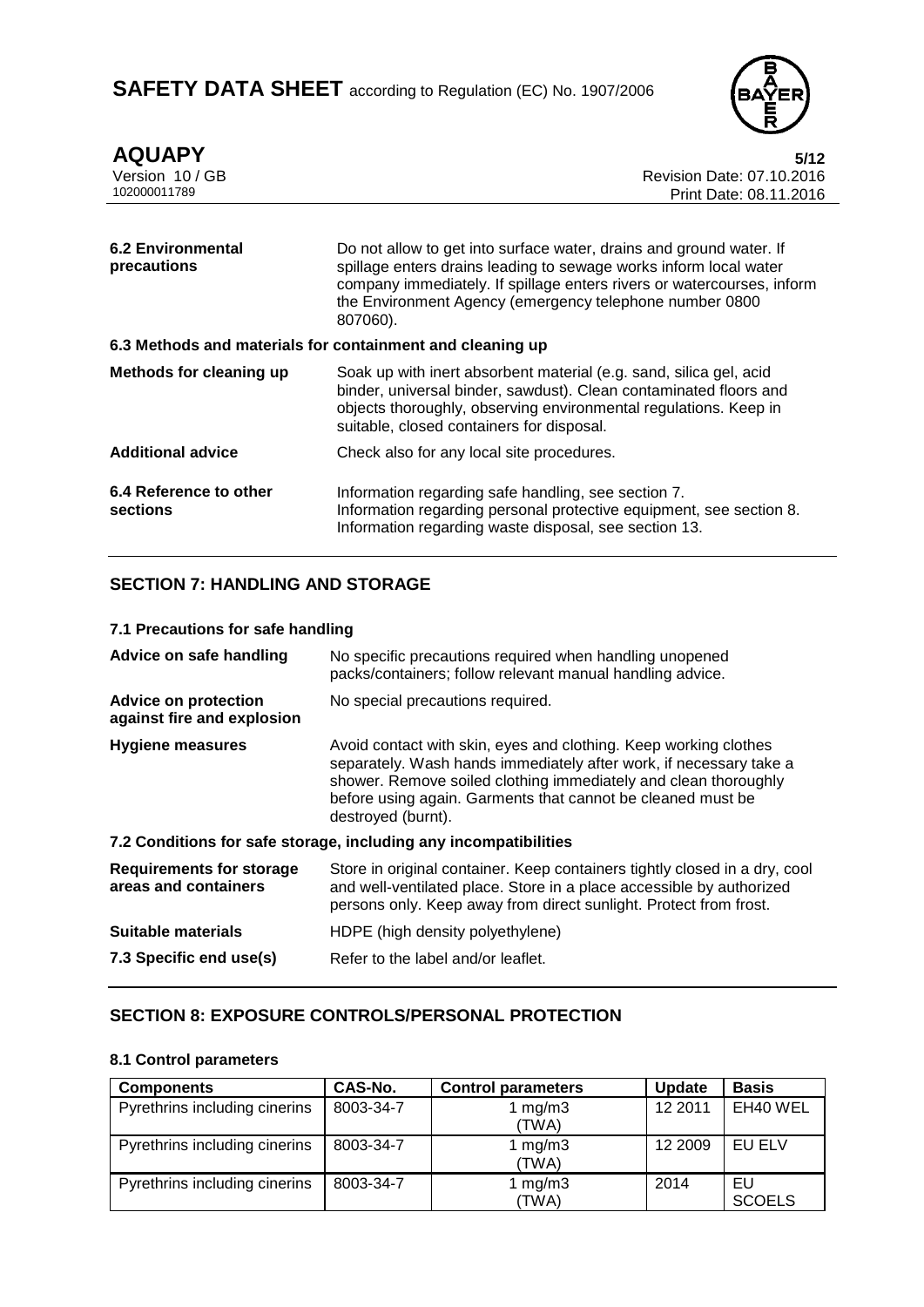

**AQUAPY** 6/12<br> **6/12** Version 10 / GB Version 10 / GB Revision Date: 07.10.2016<br>102000011789 Print Date: 08 11 2016 Print Date: 08.11.2016

| Pyrethrins including cinerins        | 8003-34-7 | $5 \text{ mg/m}$ 3<br>(TWAEV) |         | OES BCS* |
|--------------------------------------|-----------|-------------------------------|---------|----------|
| Piperonyl butoxide                   | $51-03-6$ | 500 ppm<br>(TWA)              |         | OES BCS* |
| 2,6-Di-tert-butyl-4-<br>methylphenol | 128-37-0  | $10$ mg/m $3$<br>(TWA)        | 12 2011 | EH40 WEL |
| 2,6-Di-tert-butyl-4-<br>methylphenol | 128-37-0  | $2$ mg/m $3$<br>(TLV)         |         | OES BCS* |

\*OES BCS: Internal Bayer CropScience "Occupational Exposure Standard"

# **8.2 Exposure controls**

**Refer to COSHH assessment (Control of Substances Hazardous to Health (Amendment) Regulations 2004). Engineering controls should be used in preference to personal protective equipment wherever practicable. Refer also to COSHH Essentials.**

#### **Personal protective equipment**

In normal use and handling conditions please refer to the label and/or leaflet. In all other cases the following recommendations would apply.

| <b>Respiratory protection</b> | Respiratory protection is not required under anticipated<br>circumstances of exposure.<br>Respiratory protection should only be used to control residual risk of<br>short duration activities, when all reasonably practicable steps have<br>been taken to reduce exposure at source e.g. containment and/or<br>local extract ventilation. Always follow respirator manufacturer's<br>instructions regarding wearing and maintenance.                                                                                                  |                                                                                                                                                                                                                                                                                                                                                                                                                                                                                                                                                                                     |  |
|-------------------------------|----------------------------------------------------------------------------------------------------------------------------------------------------------------------------------------------------------------------------------------------------------------------------------------------------------------------------------------------------------------------------------------------------------------------------------------------------------------------------------------------------------------------------------------|-------------------------------------------------------------------------------------------------------------------------------------------------------------------------------------------------------------------------------------------------------------------------------------------------------------------------------------------------------------------------------------------------------------------------------------------------------------------------------------------------------------------------------------------------------------------------------------|--|
| <b>Hand protection</b>        | contact time.<br>drinking, smoking or using the toilet.<br><b>Material</b><br>Rate of permeability<br>Glove thickness<br><b>Directive</b>                                                                                                                                                                                                                                                                                                                                                                                              | Please observe the instructions regarding permeability and<br>breakthrough time which are provided by the supplier of the gloves.<br>Also take into consideration the specific local conditions under which<br>the product is used, such as the danger of cuts, abrasion, and the<br>Wash gloves when contaminated. Dispose of when contaminated<br>inside, when perforated or when contamination on the outside cannot<br>be removed. Wash hands frequently and always before eating,<br>Nitrile rubber<br>$>480$ min<br>$> 0.4$ mm<br>Protective gloves complying with EN<br>374. |  |
| Eye protection                |                                                                                                                                                                                                                                                                                                                                                                                                                                                                                                                                        | Wear goggles (conforming to EN166, Field of Use $=$ 5 or equivalent).                                                                                                                                                                                                                                                                                                                                                                                                                                                                                                               |  |
| Skin and body protection      | Wear standard coveralls and Category 3 Type 6 suit.<br>If there is a risk of significant exposure, consider a higher protective<br>type suit.<br>Wear two layers of clothing wherever possible. Polyester/cotton or<br>cotton overalls should be worn under chemical protection suit and<br>should be professionally laundered frequently.<br>If chemical protection suit is splashed, sprayed or significantly<br>contaminated, decontaminate as far as possible, then carefully<br>remove and dispose of as advised by manufacturer. |                                                                                                                                                                                                                                                                                                                                                                                                                                                                                                                                                                                     |  |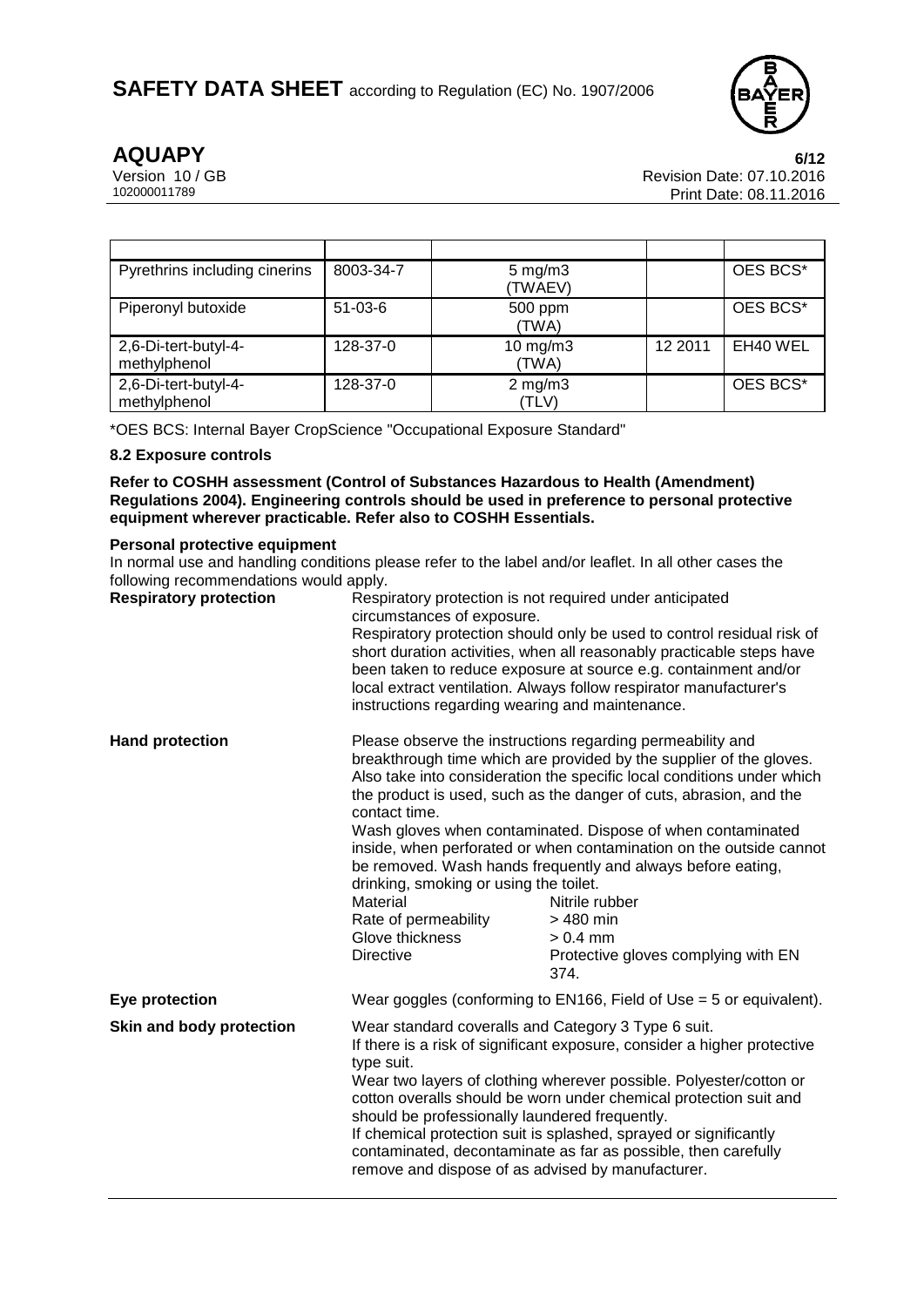

**AQUAPY** 7/12<br> *PHONE 10/GB* 7/12 Revision Date: 07.10.2016 Version 10 / GB **Revision Date: 07.10.2016**<br>102000011789 Print Date: 08 11 2016 Print Date: 08.11.2016

# **SECTION 9: PHYSICAL AND CHEMICAL PROPERTIES**

# **9.1 Information on basic physical and chemical properties**

| <b>Form</b>                                       | emulsion                                                     |
|---------------------------------------------------|--------------------------------------------------------------|
| <b>Colour</b>                                     | white to light yellow                                        |
| Odour                                             | weak, characteristic                                         |
| рH                                                | $\leq$ 6.0 at 100 % (23 °C)                                  |
| <b>Flash point</b>                                | $>79^{\circ}$ C                                              |
| <b>Density</b>                                    | ca. 1.00 g/cm <sup>3</sup> at 20 °C                          |
| <b>Water solubility</b>                           | miscible                                                     |
| <b>Partition coefficient: n-</b><br>octanol/water | Pyrethrin: log Pow: 4.3 - 5.9                                |
|                                                   | Piperonyl butoxide: log Pow: 4.75                            |
| Viscosity, dynamic                                | $\epsilon$ = 100 mPaxs at 20 °C Velocity gradient 7.5 /s     |
| <b>Surface tension</b>                            | 25.8 mN/m at $25 °C$                                         |
| <b>Oxidizing properties</b>                       | No oxidizing properties                                      |
| 9.2 Other information                             | Further safety related physical-chemical data are not known. |

# **SECTION 10: STABILITY AND REACTIVITY**

| <b>10.1 Reactivity</b>                     |                                                                                         |
|--------------------------------------------|-----------------------------------------------------------------------------------------|
| <b>Thermal decomposition</b>               | Stable under normal conditions.                                                         |
| <b>10.2 Chemical stability</b>             | Stable under recommended storage conditions.                                            |
| 10.3 Possibility of<br>hazardous reactions | No hazardous reactions when stored and handled according to<br>prescribed instructions. |
| 10.4 Conditions to avoid                   | Extremes of temperature and direct sunlight.                                            |
| 10.5 Incompatible materials                | Store only in the original container.                                                   |
| 10.6 Hazardous<br>decomposition products   | No decomposition products expected under normal conditions of use.                      |

# **SECTION 11: TOXICOLOGICAL INFORMATION**

|  |  |  | 11.1 Information on toxicological effects |  |
|--|--|--|-------------------------------------------|--|
|--|--|--|-------------------------------------------|--|

| <b>Acute oral toxicity</b>       | LD50 (Rat) > 5,000 mg/kg                                                             |
|----------------------------------|--------------------------------------------------------------------------------------|
| <b>Acute inhalation toxicity</b> | $LC50$ (Rat) $> 1.64$ mg/l<br>Exposure time: 4 h                                     |
|                                  | Determined in the form of a respirable aerosol.<br>Highest attainable concentration. |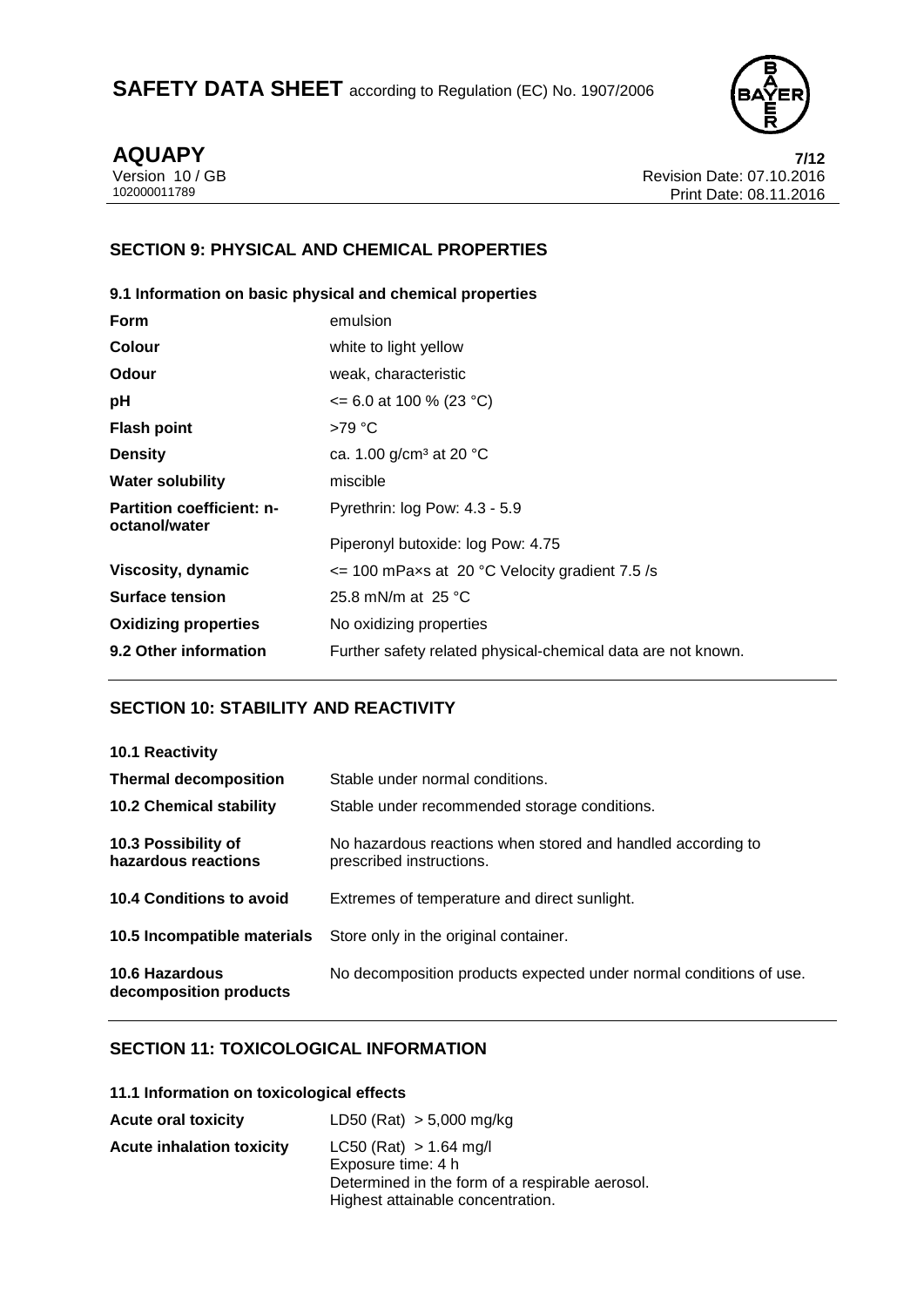

**AQUAPY 8/12** Version 10 / GB Revision Date: 07.10.2016 Print Date: 08.11.2016

|                              | No deaths                                                                          |
|------------------------------|------------------------------------------------------------------------------------|
| <b>Acute dermal toxicity</b> | LD50 (Rat) $> 5,000$ mg/kg                                                         |
| <b>Skin irritation</b>       | No skin irritation (Rabbit)                                                        |
| Eye irritation               | No eye irritation (Rabbit)                                                         |
| <b>Sensitisation</b>         | Non-sensitizing. (Mouse)<br>OECD Test Guideline 429, local lymph node assay (LLNA) |

# **Assessment STOT Specific target organ toxicity – repeated exposure**

Pyrethrin did not cause specific target organ toxicity in experimental animal studies. Piperonyl butoxide did not cause specific target organ toxicity in experimental animal studies.

#### **Assessment mutagenicity**

Pyrethrin was not mutagenic or genotoxic in a battery of in vitro and in vivo tests. Piperonyl butoxide was not mutagenic or genotoxic in a battery of in vitro and in vivo tests.

#### **Assessment carcinogenicity**

Pyrethrin was not carcinogenic in lifetime feeding studies in rats and mice. Piperonyl butoxide was not carcinogenic in lifetime feeding studies in rats and mice.

#### **Assessment toxicity to reproduction**

Pyrethrin did not cause reproductive toxicity in a two-generation study in rats. Piperonyl butoxide did not cause reproductive toxicity in a two-generation study in rats.

### **Assessment developmental toxicity**

Pyrethrin did not cause developmental toxicity in rats and rabbits. Piperonyl butoxide did not cause developmental toxicity in rats and rabbits.

# **Further information**

The toxicological data refer to a similar formulation.

# **SECTION 12: ECOLOGICAL INFORMATION**

| 12.1 Toxicity                                      |                                                                                             |
|----------------------------------------------------|---------------------------------------------------------------------------------------------|
| <b>Toxicity to fish</b>                            | LC50 (Oncorhynchus mykiss (rainbow trout)) 0.244 mg/l<br>Exposure time: 96 h                |
| <b>Toxicity to aquatic</b><br><b>invertebrates</b> | EC50 (Daphnia magna (Water flea)) 0.216 mg/l<br>Exposure time: 48 h                         |
| <b>Toxicity to aquatic plants</b>                  | EC50 (Raphidocelis subcapitata (freshwater green alga)) 4.9 mg/l<br>Exposure time: 72 h     |
| 12.2 Persistence and degradability                 |                                                                                             |
| <b>Biodegradability</b>                            | Pyrethrin:<br>Not rapidly biodegradable<br>Piperonyl butoxide:<br>Not rapidly biodegradable |
| Koc                                                | Pyrethrin: Koc: 12472 - 74175<br>Piperonyl butoxide: Koc: 399 - 830                         |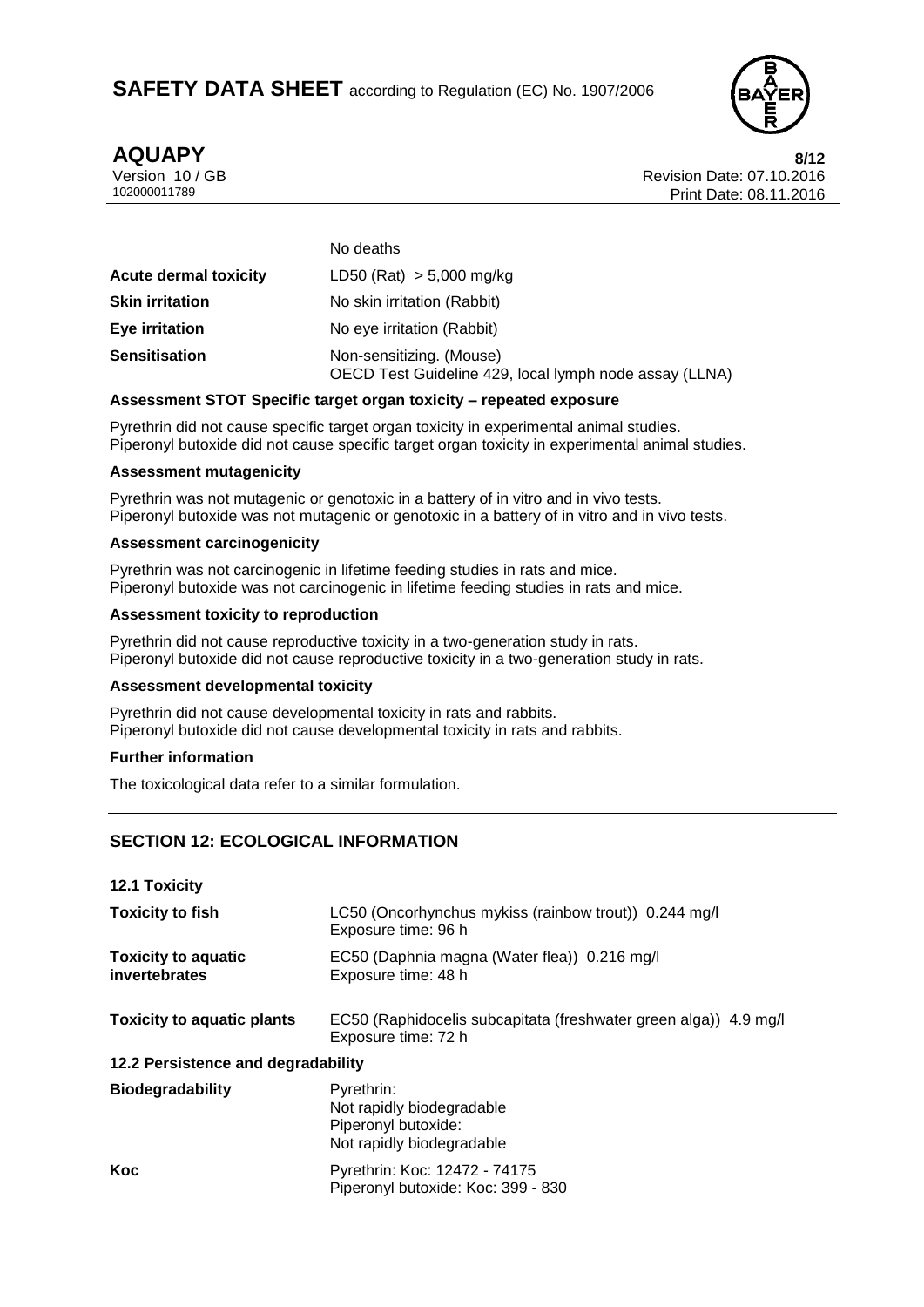

**AQUAPY** 9/12<br>Version 10 / GB 9/12<br>Pevision Date: 07.10.2016 Version 10 / GB Revision Date: 07.10.2016 Print Date: 08.11.2016

# **12.3 Bioaccumulative potential Bioaccumulation** Pyrethrin: Bioconcentration factor (BCF) 471 Does not bioaccumulate. Piperonyl butoxide: Potential bioaccumulation **12.4 Mobility in soil Mobility in soil** Pyrethrin: Immobile in soil Piperonyl butoxide: Moderately mobile in soils **12.5 Results of PBT and vPvB assessment PBT and vPvB assessment** Pyrethrin: This substance is not considered to be persistent, bioaccumulative and toxic (PBT). This substance is not considered to be very persistent and very bioaccumulative (vPvB). Piperonyl butoxide: This substance is not considered to be persistent, bioaccumulative and toxic (PBT). This substance is not considered to be very persistent and very bioaccumulative (vPvB). **12.6 Other adverse effects Additional ecological information** No other effects to be mentioned.

# **SECTION 13: DISPOSAL CONSIDERATIONS**

### **13.1 Waste treatment methods**

| <b>Product</b>                      | In accordance with current regulations and, if necessary, after<br>consultation with the site operator and/or with the responsible authority,<br>the product may be taken to a waste disposal site or incineration plant.<br>Advice may be obtained from the local waste regulation authority (part<br>of the Environment Agency in the UK).                                                                                                                                 |
|-------------------------------------|------------------------------------------------------------------------------------------------------------------------------------------------------------------------------------------------------------------------------------------------------------------------------------------------------------------------------------------------------------------------------------------------------------------------------------------------------------------------------|
| <b>Contaminated packaging</b>       | Small containers $(< 10 \text{ l or} < 10 \text{ kg})$ should be rinsed thoroughly using<br>an integrated pressure rinsing device, or, by manually rinsing three<br>times.<br>Add washings to sprayer at time of filling.<br>Dispose of empty and cleaned packaging safely.<br>Large containers ( $> 25$ l or $> 25$ kg) should not be rinsed or re-used for<br>any other purpose.<br>Return large containers to supplier.<br>Follow advice on product label and/or leaflet. |
| Waste key for the unused<br>product | 02 01 08* agrochemical waste containing dangerous substances                                                                                                                                                                                                                                                                                                                                                                                                                 |

# **SECTION 14: TRANSPORT INFORMATION**

**ADR/RID/ADN** 14.1 UN number **3082** 14.2 Proper shipping name ENVIRONMENTALLY HAZARDOUS SUBSTANCE, LIQUID, N.O.S. (PYRETHRINS SOLUTION)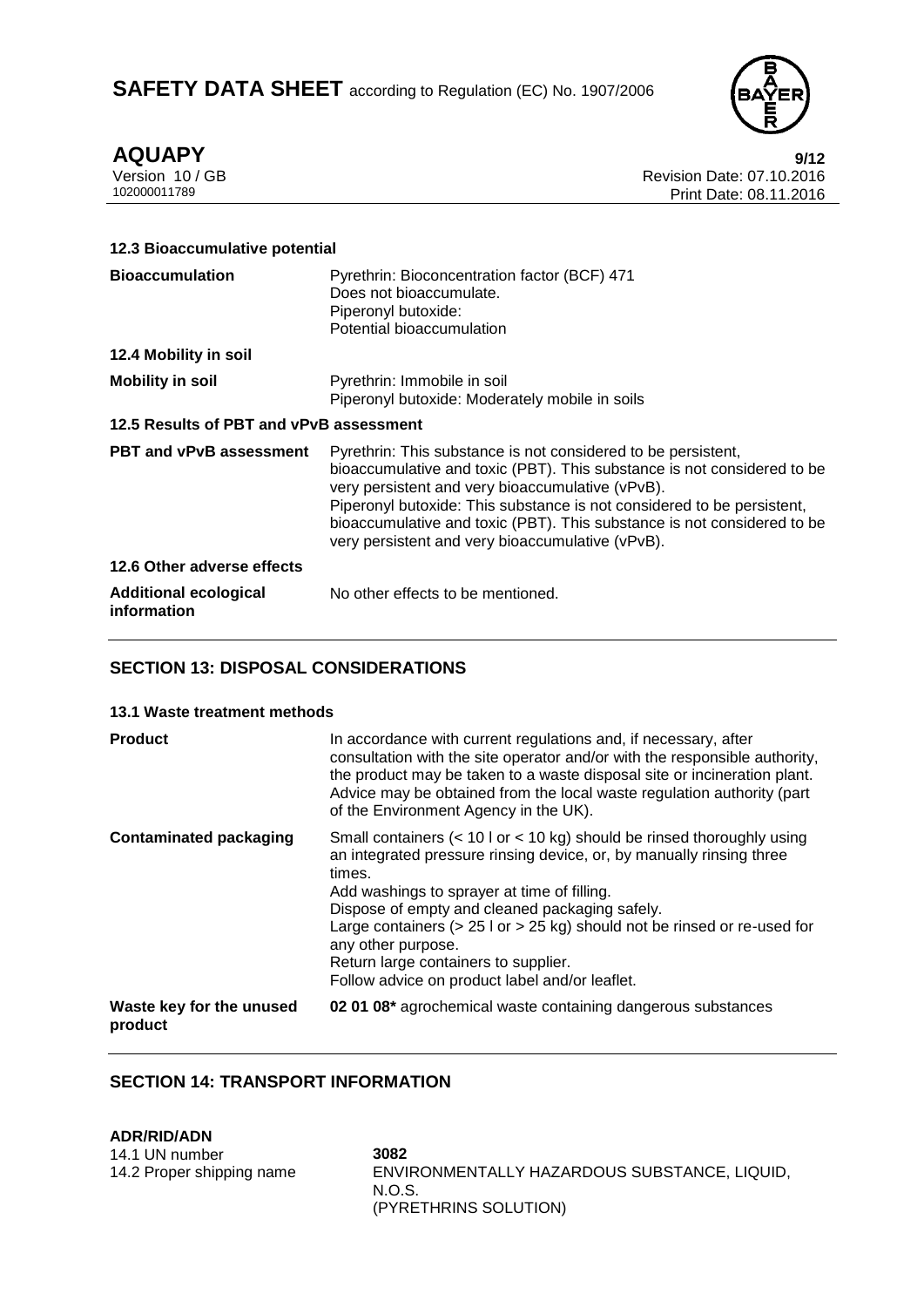

**IMDG**

**AQUAPY** 10/12<br>Version 10/GB 10/12<br>Revision Date: 07.10.2016 Version 10 / GB Revision Date: 07.10.2016 Print Date: 08.11.2016

| 14.3 Transport hazard class(es) | 9   |
|---------------------------------|-----|
| 14.4 Packing group              | Ш   |
| 14.5 Environm. Hazardous Mark   | YES |
| Hazard no.                      | 90  |
| <b>Tunnel Code</b>              | F   |

This classification is in principle not valid for carriage by tank vessel on inland waterways. Please refer to the manufacturer for further information.

| 14.1 UN number<br>14.2 Proper shipping name<br>14.3 Transport hazard class(es)<br>14.4 Packing group | 3082<br>ENVIRONMENTALLY HAZARDOUS SUBSTANCE, LIQUID,<br>N.O.S.<br>(PYRETHRINS SOLUTION)<br>9<br>Ш |
|------------------------------------------------------------------------------------------------------|---------------------------------------------------------------------------------------------------|
| 14.5 Marine pollutant                                                                                | YES.                                                                                              |
| <b>IATA</b>                                                                                          |                                                                                                   |
| 14.1 UN number                                                                                       | 3082                                                                                              |
| 14.2 Proper shipping name                                                                            | ENVIRONMENTALLY HAZARDOUS SUBSTANCE, LIQUID,<br>N.O.S.<br>(PYRETHRINS SOLUTION)                   |
| 14.3 Transport hazard class(es)                                                                      | 9                                                                                                 |
| 14.4 Packing group                                                                                   | Ш                                                                                                 |
| 14.5 Environm. Hazardous Mark                                                                        | YES                                                                                               |
| <b>UK 'Carriage' Regulations</b>                                                                     |                                                                                                   |
| 14.1 UN number                                                                                       | 3082                                                                                              |
| 14.2 Proper shipping name                                                                            | ENVIRONMENTALLY HAZARDOUS SUBSTANCE, LIQUID,<br>N.O.S.<br>(PYRETHRINS SOLUTION)                   |
| 14.3 Transport hazard class(es)                                                                      | 9                                                                                                 |
| 14.4 Packing group                                                                                   | Ш                                                                                                 |
| 14.5 Environm. Hazardous Mark                                                                        | YES                                                                                               |
| Emergency action code                                                                                | 3Ζ                                                                                                |

### **14.6 Special precautions for user**

See sections 6 to 8 of this Safety Data Sheet.

**14.7 Transport in bulk according to Annex II of MARPOL and the IBC Code** No transport in bulk according to the IBC Code.

# **SECTION 15: REGULATORY INFORMATION**

### **15.1 Safety, health and environmental regulations/legislation specific for the substance or mixture**

### **UK and Northern Ireland Regulatory References**

This material may be subject to some or all of the following regulations (and any subsequent amendments). Users must ensure that any uses and restrictions as indicated on the label and/or leaflet are followed.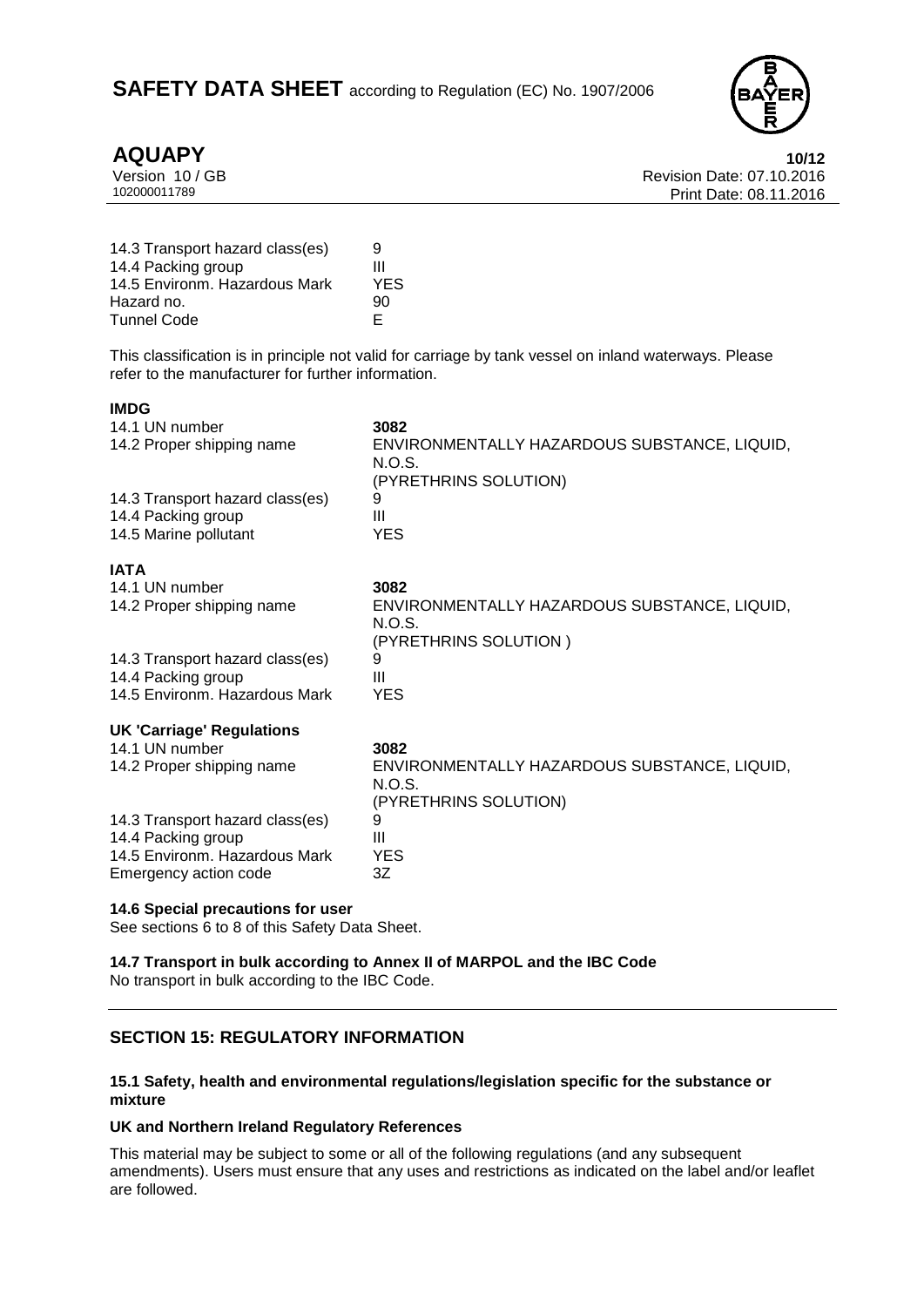

**AQUAPY 11/12** Version 10 / GB Revision Date: 07.10.2016 Print Date: 08.11.2016

# **Transport**

Carriage of Dangerous Goods and Use of Transportable Pressure Equipment Regulations 2009 (SI 2009 No 1348)

Merchant Shipping (Dangerous Goods and Marine Pollutants) Regulations 1997 (SI 1997 No 2367) Air Navigation Dangerous Goods Regulations 2002 (SI 2002 No 2786)

#### **Supply and Use**

Chemical (Hazard Information and Packaging for Supply) Regulations 2009 (SI 2009 No 716) Chemical (Hazard Information and Packaging for Supply) (Northern Ireland) Regulations 2009 Control of Substances Hazardous to Health Regulations 2002 (SI 2002 No 2677) EH40 Occupational Exposure Limits - Table 1 List of approved workplace exposure limits Control of Pesticide Regulations 1986 Dangerous Substances and Explosive Atmospheres Regulations 2002

### **Waste Treatment**

Environmental Protection Act 1990, Part II Environmental Protection (Duty of Care) Regulations 1991 The Waste Management Licensing Regulations 1994 (as amended) Hazardous Waste Regulations 2005 (Replacing Special Waste Regulations 1996 as amended) Landfill Directive Regulation on Substances That Deplete the Ozone Layer 1994 (EEC/3093/94) Water Resources Act 1991 Anti-Pollution Works Regulations 1999

### **Further information**

WHO-classification: U (Unlikely to present acute hazard in normal use)

### **15.2 Chemical Safety Assessment**

A chemical safety assessment is not required.

# **SECTION 16: OTHER INFORMATION**

### **Text of the hazard statements mentioned in Section 3**

- H301 Toxic if swallowed.
- H302 Harmful if swallowed.
- H304 May be fatal if swallowed and enters airways.
- H310 Fatal in contact with skin.
- H312 Harmful in contact with skin.
- H314 Causes severe skin burns and eye damage.
- H317 May cause an allergic skin reaction.
- H318 Causes serious eye damage.
- H319 Causes serious eye irritation.
- H330 Fatal if inhaled.
- H332 Harmful if inhaled.
- H400 Very toxic to aquatic life.
- H410 Very toxic to aquatic life with long lasting effects.
- H411 Toxic to aquatic life with long lasting effects.

# **Abbreviations and acronyms**

- ADN European Agreement concerning the International Carriage of Dangerous Goods by Inland Waterways
- ADR European Agreement concerning the International Carriage of Dangerous Goods by